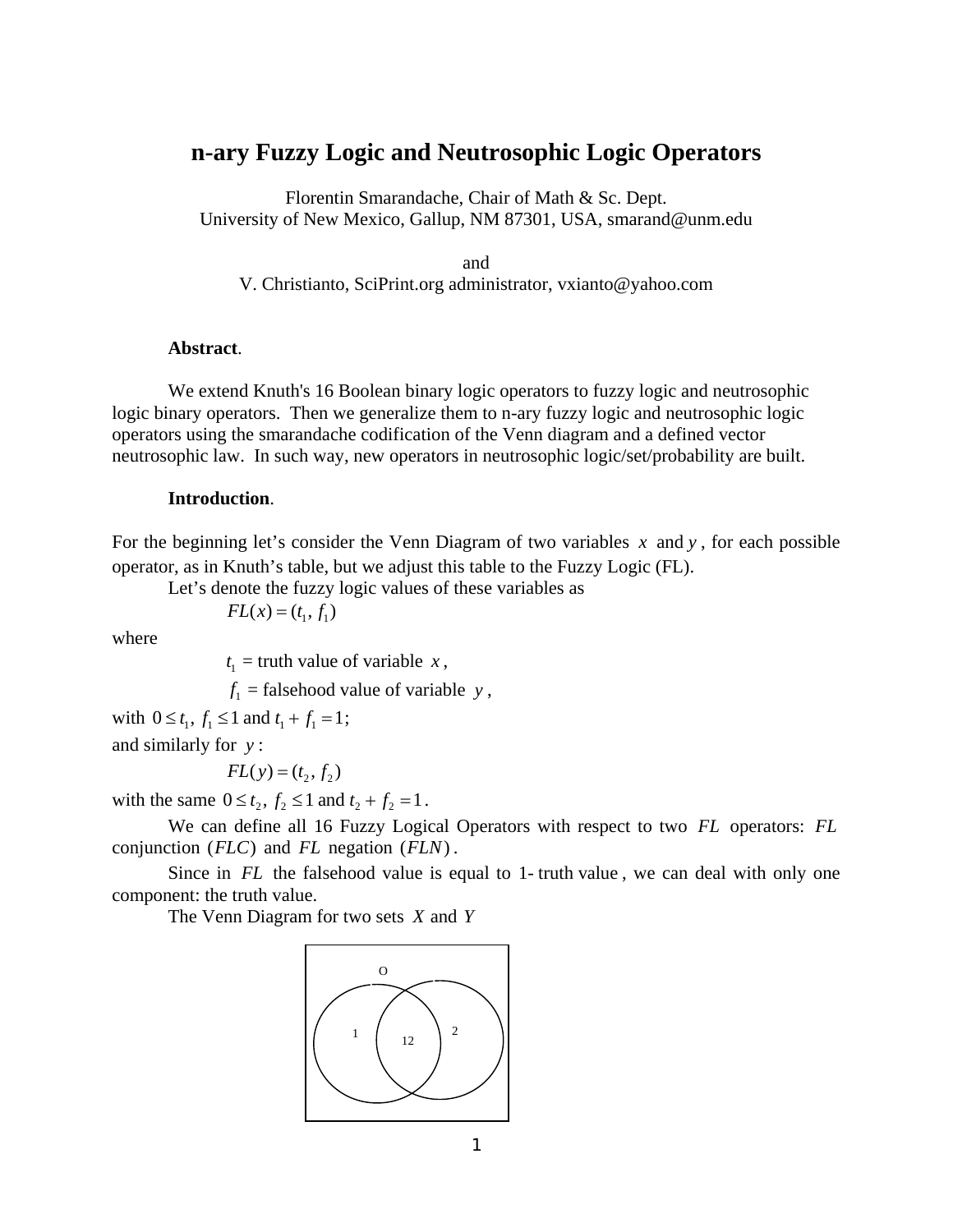has  $2^2 = 4$  disjoint parts:

 $0 =$  the part that does not belong to any set (the complement or negation)

 $1 =$  the part that belongs to  $1<sup>st</sup>$  set only;

 $2 =$  the part that belongs to  $2<sup>nd</sup>$  set only;

 $12$  = the part that belongs to 1<sup>st</sup> and 2<sup>nd</sup> set only;

{called Smarandache's codification [1]}.

Shading none, one, two, three, or four parts in all possible combinations will make  $2^4 = 2^{2^2} = 16$  possible binary operators.

We can start using a  $T$  – *norm* and the negation operator.

Let's take the binary conjunction or intersection (which is a  $T$  – *norm*) denoted as  $c_F(x, y)$ :

$$
c_F: \left([0,1]\times[0,1]\right)^2 \to [0,1]\times[0,1]
$$

and unary negation operator denoted as  $n_F(x)$ , with:

$$
n_F: [0,1] \times [0,1] \to [0,1] \times [0,1]
$$



The fuzzy logic value of each part is:

 $P12 = part12 =$  intersection of *x* and *y*; so  $FL(P12) = c<sub>F</sub>(x, y)$ .

 $P1 = part1 =$  intersection of *x* and negation of *y*;  $FL(P1) = c<sub>F</sub>(x, n<sub>F</sub>(y))$ .

 $P2 = part2 =$  intersection of negation of *x* and *y*;  $FL(P2) = c_F(n_F(x), y)$ .

 $P0 = part0 =$  intersection of negation of *x* and the negation of *y*;  $FL(P0) = c_F(n_F(x), n_F(y))$ , and for normalization we set the condition:

$$
c_F(x, y) + c_F((n(x), y) + c_F(x, n_F(y)) + c_F(n_F(x), n_F(y)) = (1, 0).
$$

Then consider a binary *T* – *conorm* (disjunction or union), denoted by  $d_F(x, y)$ :

$$
d_F: \big([0,1]\times[0,1]\big)^2\to[0,1]\times[0,1]
$$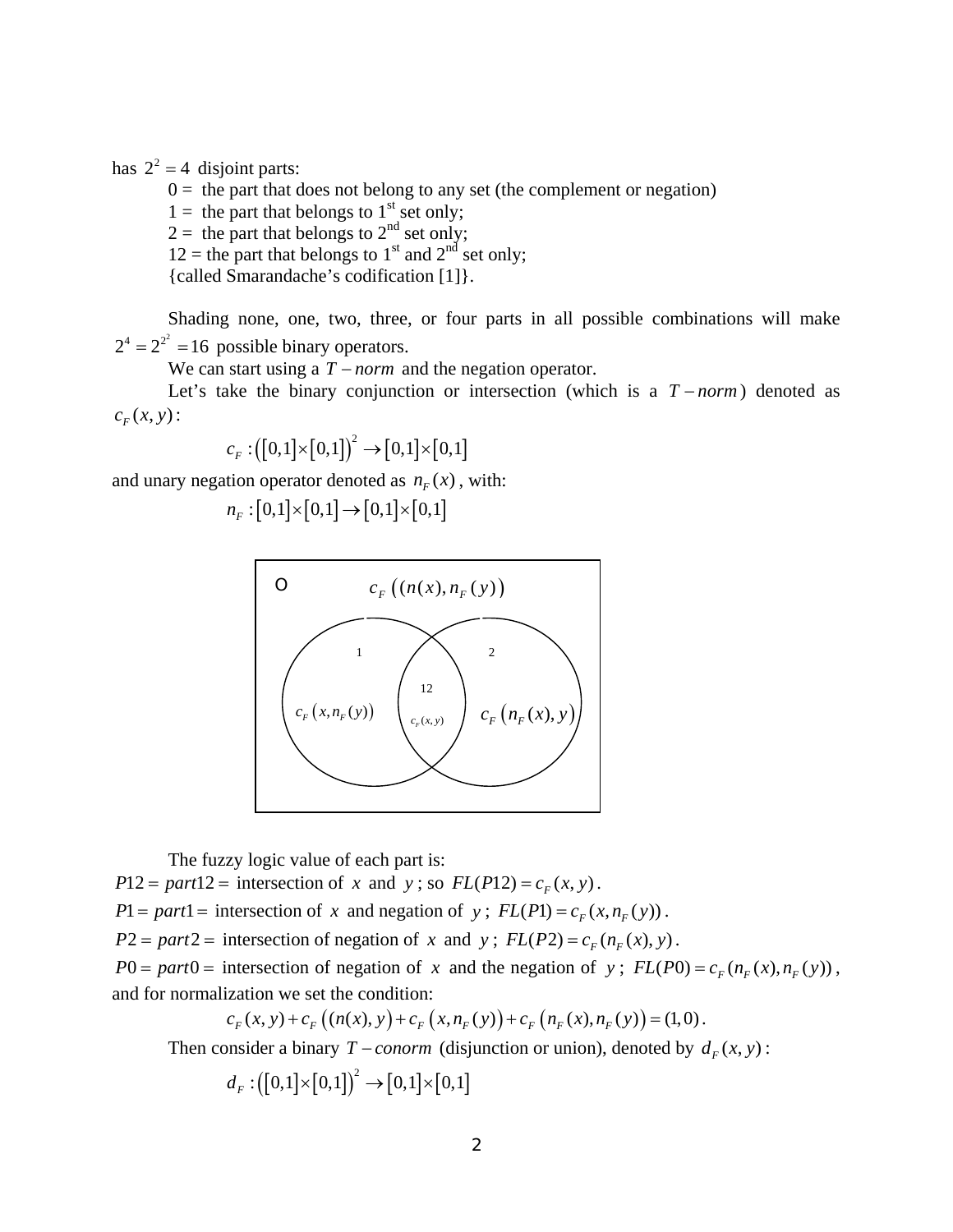$$
d_F(x, y) = (t_1 + t_2, f_1 + f_2 - 1)
$$

if *x* and *y* are disjoint and  $t_1 + t_2 \le 1$ .

 This fuzzy disjunction operator of disjoint variables allows us to add the fuzzy truthvalues of disjoint parts of a shaded area in the below table. When the truth-value increases, the false value decreases. More general,  $d_F^k(x_1, x_2, ..., x_k)$ , as a k-ary disjunction (or union), for  $k \geq 2$ , is defined as:

$$
d_F^k: \left([0,1] \times [0,1]\right)^k \to [0,1] \times [0,1]
$$

$$
d_F^k(x_1, x_2, ..., x_k) = (t_1 + t_2 + ... + t_k, f_1 + f_2 + ... + f_k - k + 1)
$$

if all  $x_i$  are disjoint two by two and  $t_1 + t_2 + ... + t_k \le 1$ .

As a particular case let's take as a binary fuzzy conjunction:

$$
c_F(x, y) = (t_1t_2, f_1 + f_2 - f_1f_2)
$$

and as unary fuzzy negation:

$$
n_F(x) = (1 - t_1, 1 - t_1) = (f_1, t_1),
$$

where

$$
FL(x) = (t_1, f_1)
$$
, with  $t_1 + f_1 = 1$ , and  $0 \le t_1, f_1 \le 1$ ;  
 $FL(y) = (t_2, f_2)$ , with  $t_2 + f_2 = 1$ , and  $0 \le t_2, f_2 \le 1$ .

whence:

$$
FL(P12) = (t \cdot t_2, f_1 + f_2 - f_1 f_2)
$$
  
\n
$$
FL(P1) = (t_1 f_2, f_1 + t_2 - f_1 t_2)
$$
  
\n
$$
FL(P2) = (f_1 t_2, t_1 + f_2 - t_1 f_2)
$$
  
\n
$$
FL(P0) = (f_1 f_2, t_1 + t_2 - t_1 t_2)
$$

The Venn Diagram for  $n = 2$  and considering only the truth values, becomes:



since

$$
t_1 f_2 = t_1 (1 - t_2) = t_1 - t_1 t_2
$$
  

$$
f_1 t_2 = (1 - t_1) t_2 = t_2 - t_1 t_2
$$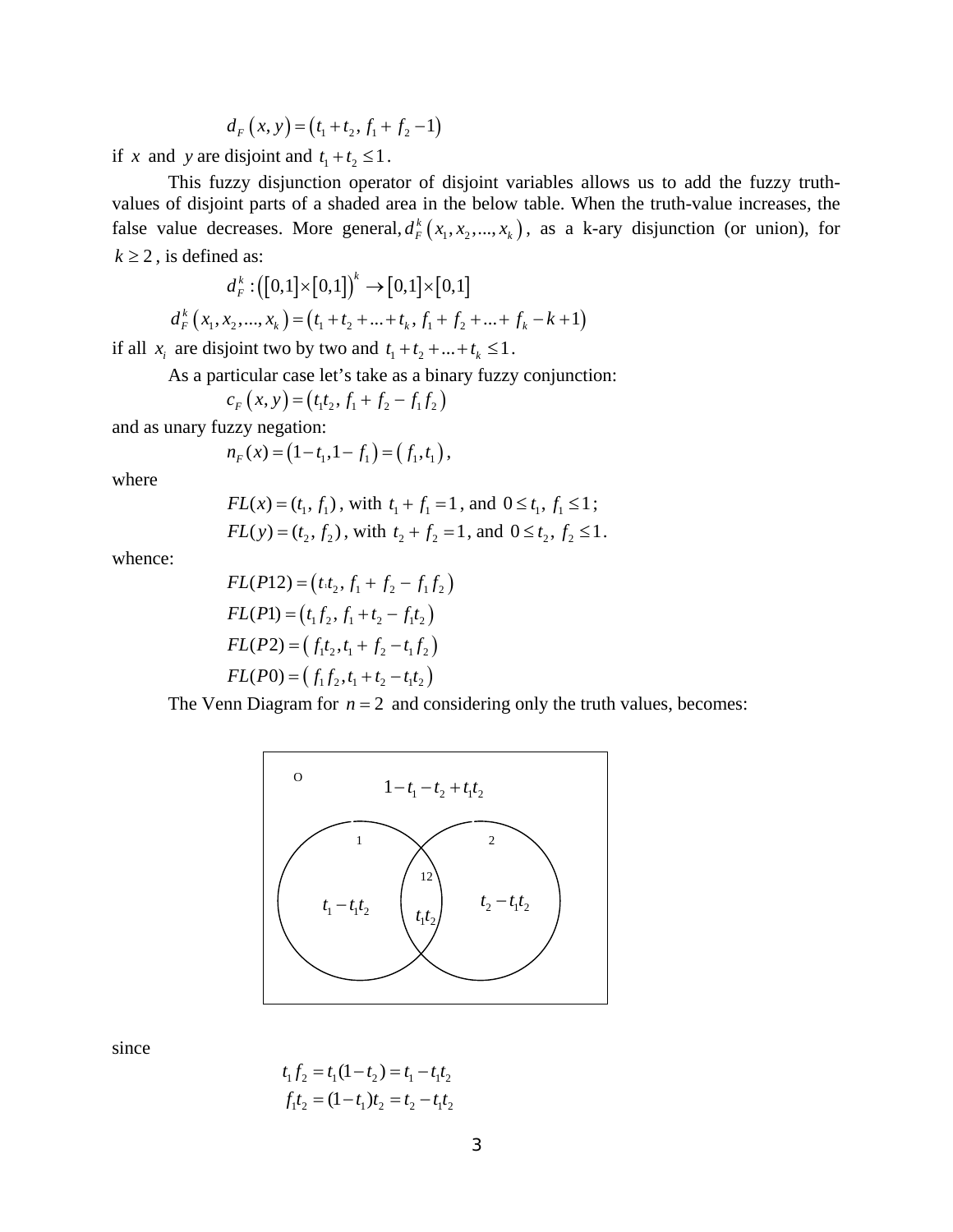$$
f_1 f_2 = (1 - t_1)(1 - t_2) = 1 - t_1 - t_2 + t_1 t_2.
$$

We now use:

$$
d_{F}^{k}(P12, P1, P2, P0) = ((t_{1}t_{2}) + (t_{1} - t_{1}t_{2}) + (t_{2} - t_{1}t_{2}) + (1 - t_{1} - t_{2} + t_{1}t_{2})),
$$
  

$$
(f_{1} + f_{2} - f_{1}f_{2}) + (f_{1} + t_{2} - f_{1}t_{2}) + (t_{1} + f_{2} - t_{1}f_{2}) + (t_{1} + t_{2} - t_{1}t_{2}) - 3) = (1, 0).
$$

So, the whole fuzzy space is normalized under *FL*( $\cdot$ )

For the neurosophic logic, we consider

$$
NL(x) = (T_1, I_1, F_1), \text{ with } 0 \le T_1, I_1, F_1 \le 1;
$$
  

$$
NL(y) = (T_2, I_2, F_2), \text{ with } 0 \le T_2, I_2, F_2 \le 1;
$$

if the sum of components is 1 as in Atanassov's intuitionist fuzzy logic, i.e.  $T_i + I_i + F_i = 1$ , they are considered *normalized*; otherwise *non-normalized*, i.e. the sum of the components is <1 (*subnormalized*) or >1 (*over-normalized*).

We define a binary neutrosophic conjunction (intersection) operator, which is a particular case of an N-norm (neutrosophic norm, a generalization of the fuzzy t-norm):

$$
c_N: ([0,1] \times [0,1] \times [0,1])^2 \to [0,1] \times [0,1] \times [0,1]
$$
  

$$
c_N(x, y) = (T_1T_2, I_1I_2 + I_1T_2 + T_1I_2, F_1F_2 + F_1I_2 + F_1T_2 + F_2T_1 + F_2I_1).
$$

The neutrosophic conjunction (intersection) operator  $x \wedge_N y$  component truth, indeterminacy, and falsehood values result from the multiplication

$$
(T_1 + I_1 + F_1) \cdot (T_2 + I_2 + F_2)
$$

since we consider in a prudent way  $T \prec I \prec F$ , where " $\prec$ " means "weaker", i.e. the products  $T_i I_j$  will go to *I*,  $T_i F_j$  will go to *F*, and  $I_i F_j$  will go to *F* (or reciprocally we can say that *F* prevails in front of *I* and of *T* ,



So, the truth value is  $T_1T_2$ , the indeterminacy value is  $I_1I_2 + I_1T_2 + I_1I_2$  and the false value is  $F_1 F_2 + F_1 I_2 + F_1 T_2 + F_2 T_1 + F_2 I_1$ . The norm of  $x \wedge xy$  is  $(T_1 + I_1 + F_1) \cdot (T_2 + I_2 + F_2)$ . Thus, if *x* and *y* are normalized, then  $x \wedge_{N} y$  is also normalized. Of course, the reader can redefine the neutrosophic conjunction operator, depending on application, in a different way, for example in a more optimistic way, i.e.  $I \prec T \prec F$  or *T* prevails with respect to *I*, then we get:

$$
c_{N}^{ITF}(x, y) = (T_1T_2 + T_1I_2 + T_2I_1, I_1I_2, F_1F_2 + F_1I_2 + F_1T_2 + F_2T_1 + F_2I_1).
$$

Or, the reader can consider the order  $T \prec F \prec I$ , etc.

Let's also define the unary neutrosophic negation operator:

$$
\begin{aligned} n_{_N}:[0,1]\times[0,1]\times[0,1] &\to [0,1]\times[0,1]\times[0,1] \\ n_{_N}\left(T,I,F\right) & = (F,I,T) \end{aligned}
$$

by interchanging the truth *T* and falsehood *F* vector components. Then: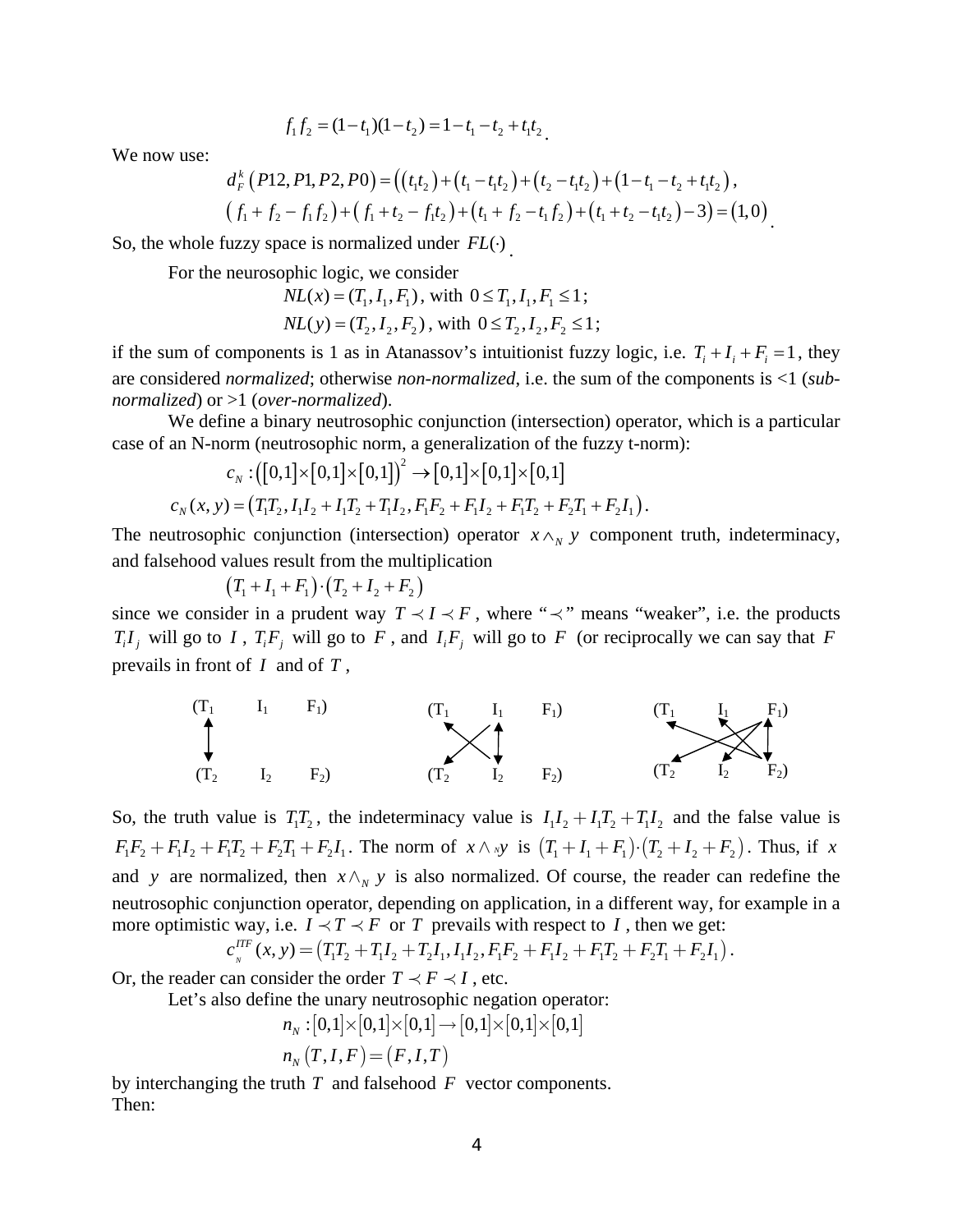$$
NL(P12) = (T_1T_2, I_1I_2 + I_1T_2 + I_2T_1, F_1F_2 + F_1I_2 + F_1T_2 + F_2T_1 + F_2I_1)
$$
  
\n
$$
NL(P1) = (T_1F_2, I_1I_2 + I_1F_2 + I_2T_1, F_1T_2 + F_1I_2 + F_1F_2 + T_2T_1 + T_2I_1)
$$
  
\n
$$
NL(P2) = (F_1T_2, I_1I_2 + I_1T_2 + I_2F_1, T_1F_2 + T_1I_2 + T_1T_2 + F_2F_1 + F_2I_1)
$$
  
\n
$$
NL(P0) = (F_1F_2, I_1I_2 + I_1F_2 + I_2F_1, T_1T_2 + T_1I_2 + T_1F_2 + T_2F_1 + T_2I_1)
$$

Similarly as in our above fuzzy logic work, we now define a binary *N* − *conorm* (disjunction or union), i.e. neutrosophic conform.

$$
d_N: \left([0,1] \times [0,1] \times [0,1]\right)^2 \to [0,1] \times [0,1] \times [0,1]
$$
  

$$
d_N(x,y) = \left(T_1 + T_2, (I_1 + I_2) \cdot \frac{\tau - T_1 - T_2}{I_1 + I_2 + F_1 + F_2}, (F_1 + F) \cdot \frac{\tau - T_1 - T_2}{I_1 + I_2 + F_1 + F_2}\right)
$$

if *x* and *y* are disjoint, and  $T_1 + T_2 \le 1$  where  $\tau$  is the neutrosophic norm of  $x \vee_y y$ , i.e.

 $\tau = (T_1 + I_1 + F_1) \cdot (T_2 + I_2 + F_2).$ 

We consider as neutrosophic norm of *x*, where  $NL(x) = T_1 + I_1 + F_1$ , the sum of its components:  $T_1 + I_1 + F_1$ , which in many cases is 1, but can also be positive <1 or >1.

When the truth value increases  $(T_1 + T_2)$  is the above definition, the indeterminacy and falsehood values decrease proportionally with respect to their sums  $I_1 + I_2$  and respectively  $F_1 + F_2$ .

 This neutrosophic disjunction operator of disjoint variables allows us to add neutrosophic truth values of disjoint parts of a shaded area in a Venn Diagram.

Now, we complete Donald E. Knuth's Table of the Sixteen Logical Operators on two variables with Fuzzy Logical operators on two variables with Fuzzy Logic truth values, and Neutrosophic Logic truth/indeterminacy/false values (for the case  $T \prec I \prec F$ ).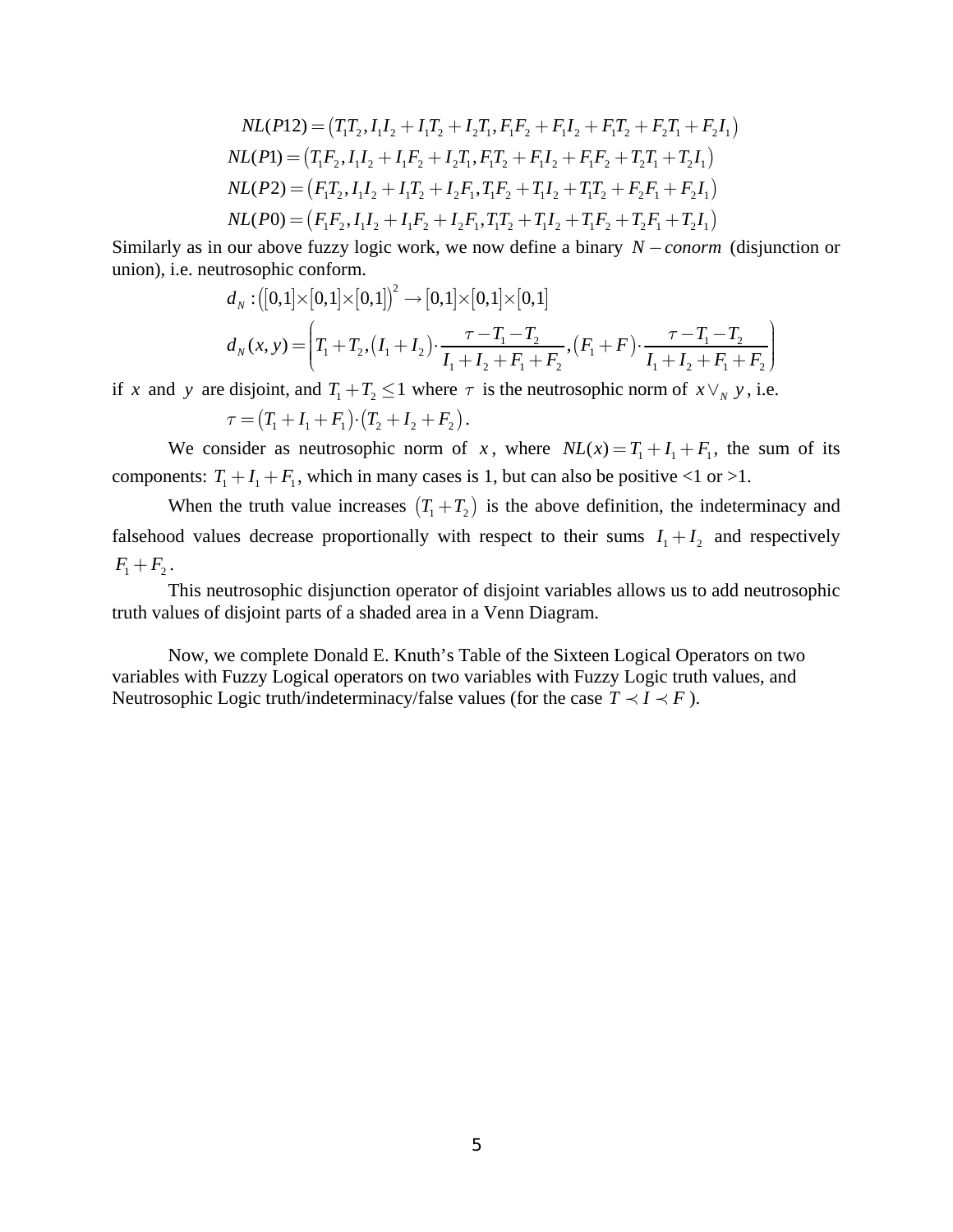| <b>Fuzzy Logic</b>    | Venn    | Table 1<br><b>Notations</b>                                                     | Operat               | Name(s)                                               |
|-----------------------|---------|---------------------------------------------------------------------------------|----------------------|-------------------------------------------------------|
| <b>Truth Values</b>   | Diagram |                                                                                 | <b>or</b>            |                                                       |
|                       |         |                                                                                 | symbol               | Contradiction,                                        |
| $\mathbf{0}$          |         | $\boldsymbol{0}$                                                                | $\perp$              | falsehood; constant<br>0                              |
| $t_1t_2$              |         | $xy, x \wedge y, x \& y$                                                        | $\wedge$             | Conjunction; and                                      |
| $t_1 - t_1 t_2$       |         | $x \wedge \overline{y}, x \not\supset y, [x > y], x - y$                        | $\overline{\supset}$ | Nonimplication;<br>difference, but not                |
| $t_{1}$               |         | $\chi$                                                                          | L                    | Left projection                                       |
| $t_2 - t_1 t_2$       |         | $\overline{x} \wedge y, x \not\subset y, [x < y], y - x$                        | $\overline{\subset}$ | Converse<br>nonimplication;<br>notbut                 |
| t <sub>2</sub>        |         | $\mathcal{Y}$                                                                   | $\boldsymbol{R}$     | Right projection                                      |
| $t_1 + t_2 - 2t_1t_2$ |         | $x \oplus y, x \not\equiv y, x^{\wedge} y$                                      | $\oplus$             | Exclusive<br>disjunction;<br>nonequivalence;<br>"XOT" |
| $t_1 + t_2 - t_1 t_2$ |         | $x \vee y, x \vee y$                                                            | $\vee$               | (Inclusive)<br>disjunction; or;<br>and/or             |
| $1-t_1-t_2+t_1t_2$    |         | $\overline{x} \wedge \overline{y}, \overline{x \vee y}, x \vee y, x \uparrow y$ | $\overline{\vee}$    | Nondisjunction, joint<br>denial, neithernor           |
| $1-t_1-t_2+2t_1t_2$   |         | $x \equiv y, x \leftrightarrow y, x \Leftrightarrow y$                          | $\equiv$             | Equivalence; if<br>and only if                        |
| $1-t_2$               |         | $\overline{y}$ , $\neg y$ , $y$ , $\sim$ $y$                                    | $\overline{R}$       | Right<br>complementation                              |
| $1-t_2+t_1t_2$        |         | $x \vee \overline{y}, x \subset y, x \Leftarrow y,$<br>$[x \geq y], x^y$        | $\subset$            | Converse<br>implication if                            |
| $1-t_1$               |         | $\overline{x}, \neg x, !x, \sim x$                                              | $\overline{L}$       | Left<br>complementation                               |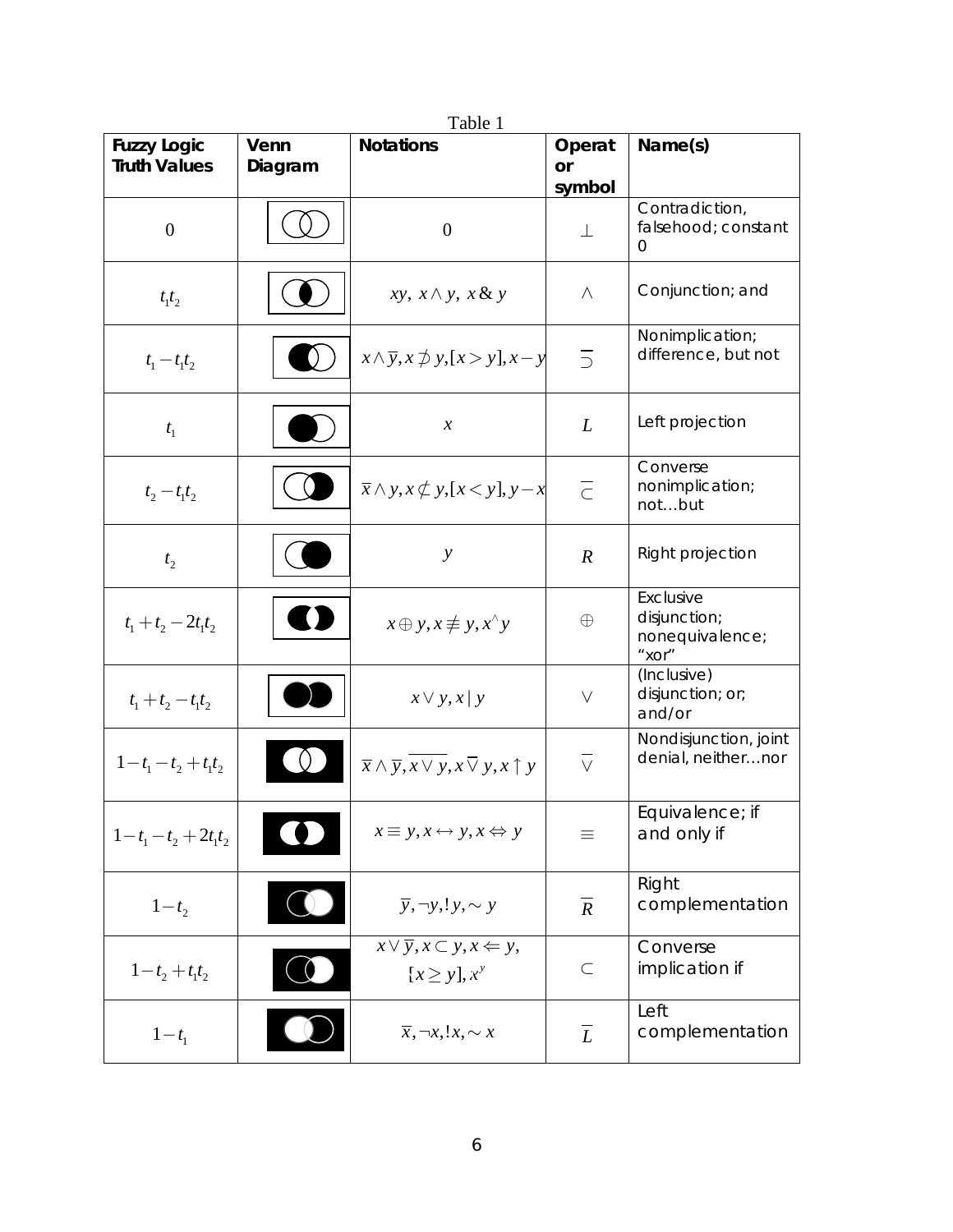| $1-t_1+t_1t_2$ | $\overline{x} \vee y, x \supset y, x \Rightarrow y,$<br>$[x \leq y], y^x$     | Implication; only<br>if; ifthen               |
|----------------|-------------------------------------------------------------------------------|-----------------------------------------------|
| $1-t_1t_2$     | $\overline{x} \vee \overline{y}, \overline{x \wedge y}, x \wedge y, x \mid y$ | Nonconjunction,<br>not bothand;<br>"nand"     |
|                |                                                                               | Affirmation; validity;<br>tautology; constant |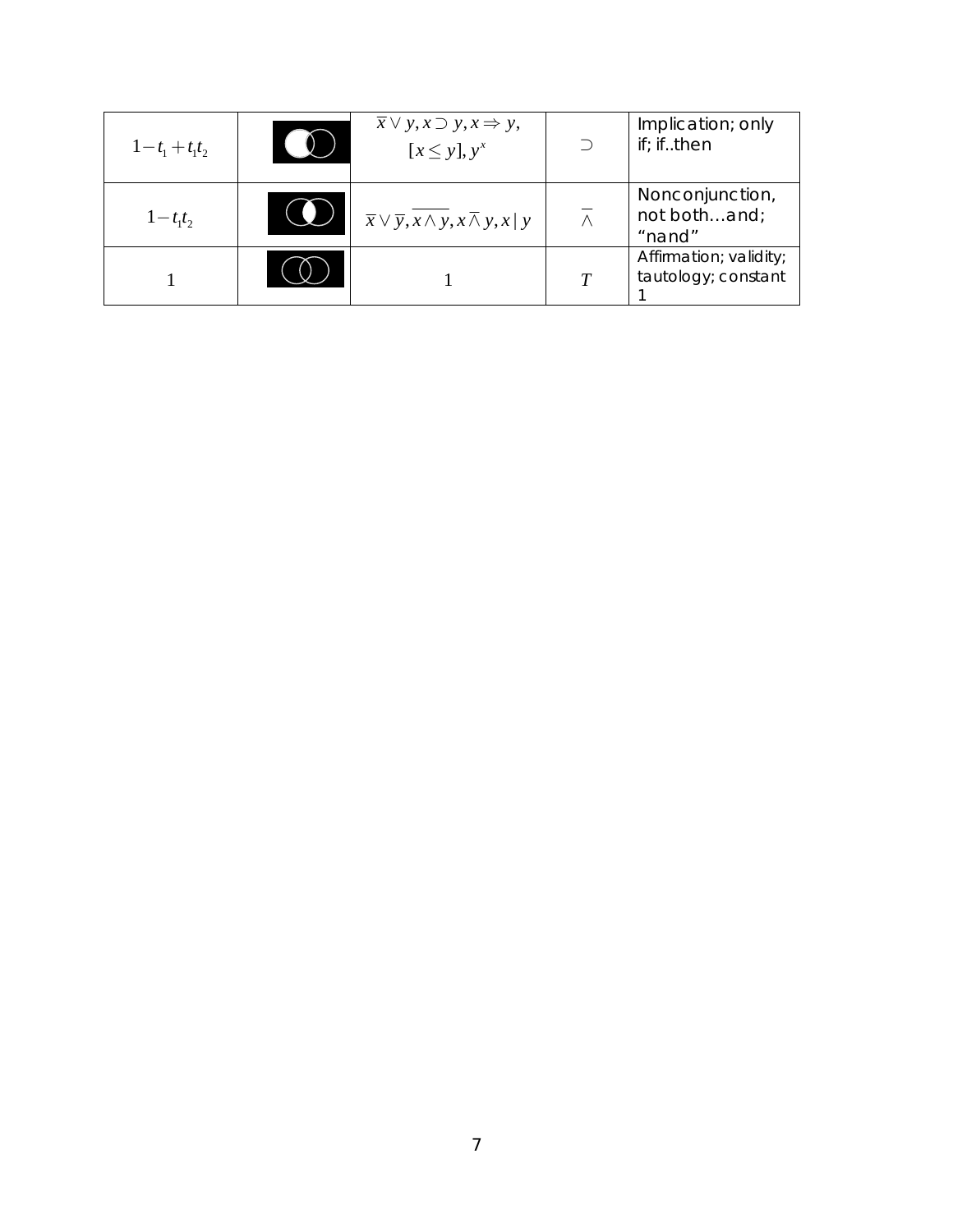| able |  |  |
|------|--|--|
|      |  |  |

| Venn<br>Diagram   | <b>Neutrosophic Logic Values</b>                                                                                                                                                                                                                                           |  |  |
|-------------------|----------------------------------------------------------------------------------------------------------------------------------------------------------------------------------------------------------------------------------------------------------------------------|--|--|
|                   | (0,0,1)                                                                                                                                                                                                                                                                    |  |  |
|                   | $(T_1T_2, I_1I_2 + IT, F_1F_2 + FI + FT)$ , where $IT = I_1T_2 + I_2T_1$<br>similarly $FI, FT$                                                                                                                                                                             |  |  |
|                   | $\left( \frac{T_1 F_2, I_1 I_2 + I T_{\overline{y}}}{I_{p_1}}, \frac{F_{\overline{y}} F_{\overline{y}} + F_{\overline{y}} I + F_{\overline{y}} I}{F_{p_2}} \right)$                                                                                                        |  |  |
|                   | $(T_1, I_1, F_1)$                                                                                                                                                                                                                                                          |  |  |
|                   | $\left(F_1T_2,\underbrace{I_1I_2+IT_{\overline{x}}}_{I_{p_2}},\underbrace{F_{\overline{x}}F_{\overline{x}}+F_{\overline{x}}I+F_{\overline{x}}T}_{F_{p_2}}\right)$                                                                                                          |  |  |
|                   | $(T_2, I_2, F_2)$                                                                                                                                                                                                                                                          |  |  |
|                   | $T F$ , $(I_{p_1} + I_{p_2})$ , $\frac{\tau - T F}{I_{p_1} + I_{p_2} + F_{p_1} + F_{p_2}}$ , $(F_{p_1} + F_{p_2})$ , $\frac{\tau - T F}{I_{p_1} + I_{p_2} + F_{p_1} + F_{p_2}}$<br>Where $\tau = (T_1 + I_1 + F_1) \cdot (T_2 + I_2 + F_2)$ which is the neutrosophic norm |  |  |
|                   | $(T_1T_2 + TI + TF, I_1I_2 + IF, F_1F_2)$                                                                                                                                                                                                                                  |  |  |
|                   | $(F_1F_2, I_1I_2 + IF_1T_1T_2 + TI + TF)$                                                                                                                                                                                                                                  |  |  |
|                   | $\left[ (F_{p_1} + F_{p_2}) \cdot \frac{\tau - TF}{I_{p_1} + I_{p_2} + F_{p_1} + F_{p_2}} , (I_{p_1} + I_{p_2}) \cdot \frac{\tau - TF}{I_{p_1} + I_{p_2} + F_{p_1} + F_{p_2}} , TF \right]$                                                                                |  |  |
|                   | $(F_2, I_2, T_2)$                                                                                                                                                                                                                                                          |  |  |
| $\bigcirc$        | $(F_{\overline{x}}F_{\overline{x}} + F_{\overline{x}}I + F_{\overline{x}}T, I_1I_2 + IT_{\overline{x}}, F_1T_2)$                                                                                                                                                           |  |  |
| $\mathbf{\Omega}$ | $(F_1, I_1, T_1)$                                                                                                                                                                                                                                                          |  |  |
|                   | $(F_{\overline{y}}F_{\overline{y}}+F_{\overline{y}}I+F_{\overline{y}}T,I_1I_2+IT_{\overline{y}},T_1F_2)$                                                                                                                                                                   |  |  |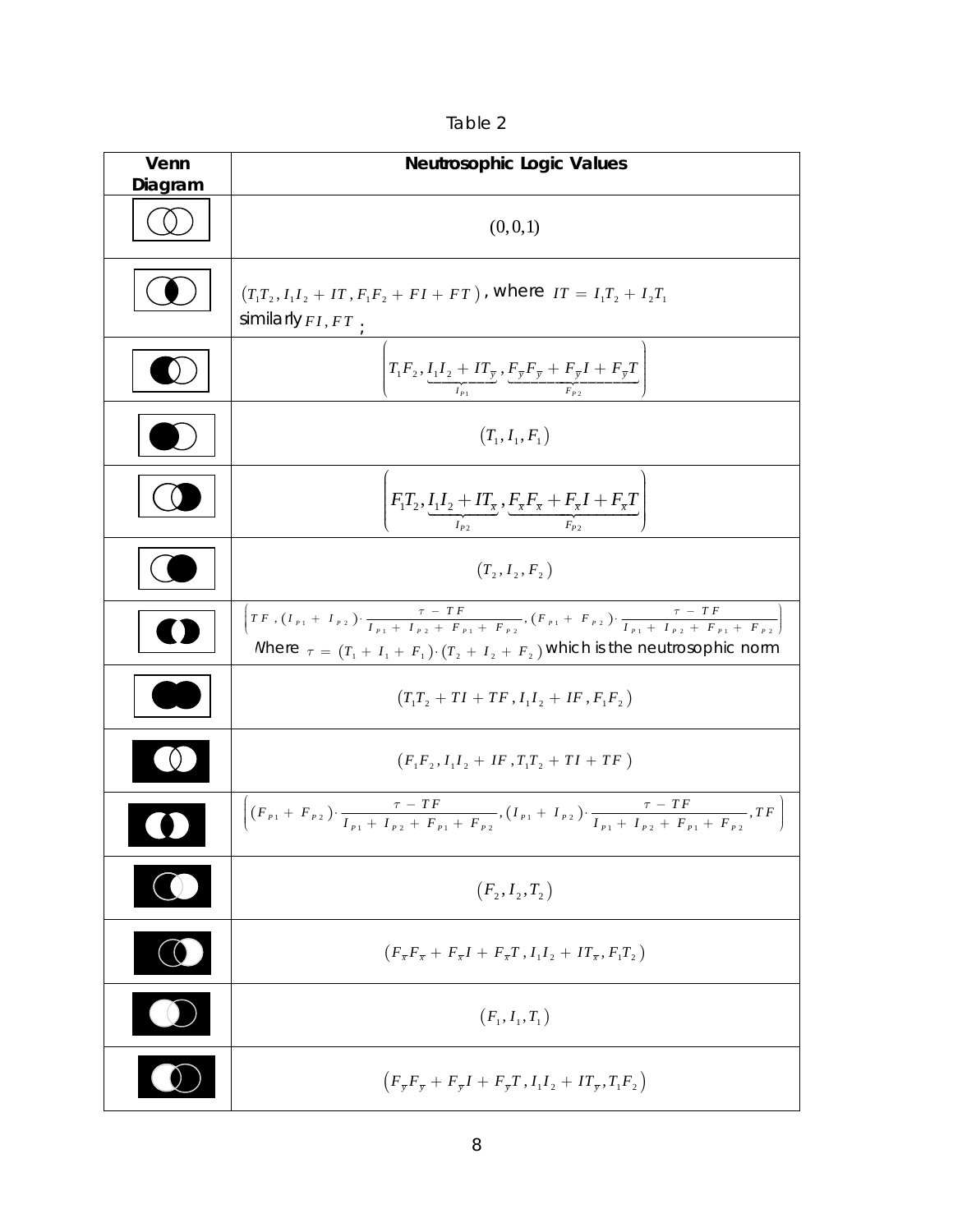| TO N | $(F_1F_2 + FI + FT, I_1I_2 + IT, T_1T_2)$ |
|------|-------------------------------------------|
|      | (1,0,0)                                   |

These 16 neutrosophic binary operators are approximated, since the binary N-conorm gives an approximation because of 'indeterminacy' component.

# **Tri-nary Fuzzy Logic and Neutrosophic Logic Operators**

In a more general way, for  $k \ge 2$ :

$$
d_{_{N}}^{k}:[[0,1]\times[0,1]\times[0,1])^{k}\to[0,1]\times[0,1]\times[0,1],\\ d_{_{N}}^{k}\left(x_{_{1}},x_{_{2}},...,x_{_{k}}\right)=\left[\sum_{i=1}^{k}T_{i},\left(\sum_{i=1}^{k}I_{i}\right)\cdot\frac{\tau_{_{k}}-\sum_{i=1}^{k}T_{i}}{\sum_{i=1}^{k}\left(I_{i}+F_{i}\right)},\left(\sum_{i=1}^{k}F_{i}\right)\cdot\frac{\tau_{_{k}}-\sum_{i=1}^{k}T_{i}}{\sum_{i=1}^{k}\left(I_{i}+F_{i}\right)}\right]
$$

if all  $x_i$  are disjoint two by two, and 1 1 *i i T*  $\sum_{i=1} T_i \leq 1$ .

We can extend Knuth's Table from binary operators to tri-nary operators (and we get  $2^{2^3} = 256$  tri-nary operators) and in general to n-ary operators (and we get  $2^{2^n}$  n-ary operators). Let's present the tri-nary Venn Diagram, with 3 variables  $x, y, z$ 



using the name Smarandache codification.

This has  $2^3 = 8$  disjoint parts, and if we shade none, one, two, ..., or eight of them and consider all possible combinations we get  $2^8 = 256$  tri-nary operators in the above tri-nary Venn Diagram.

For n=3 we have: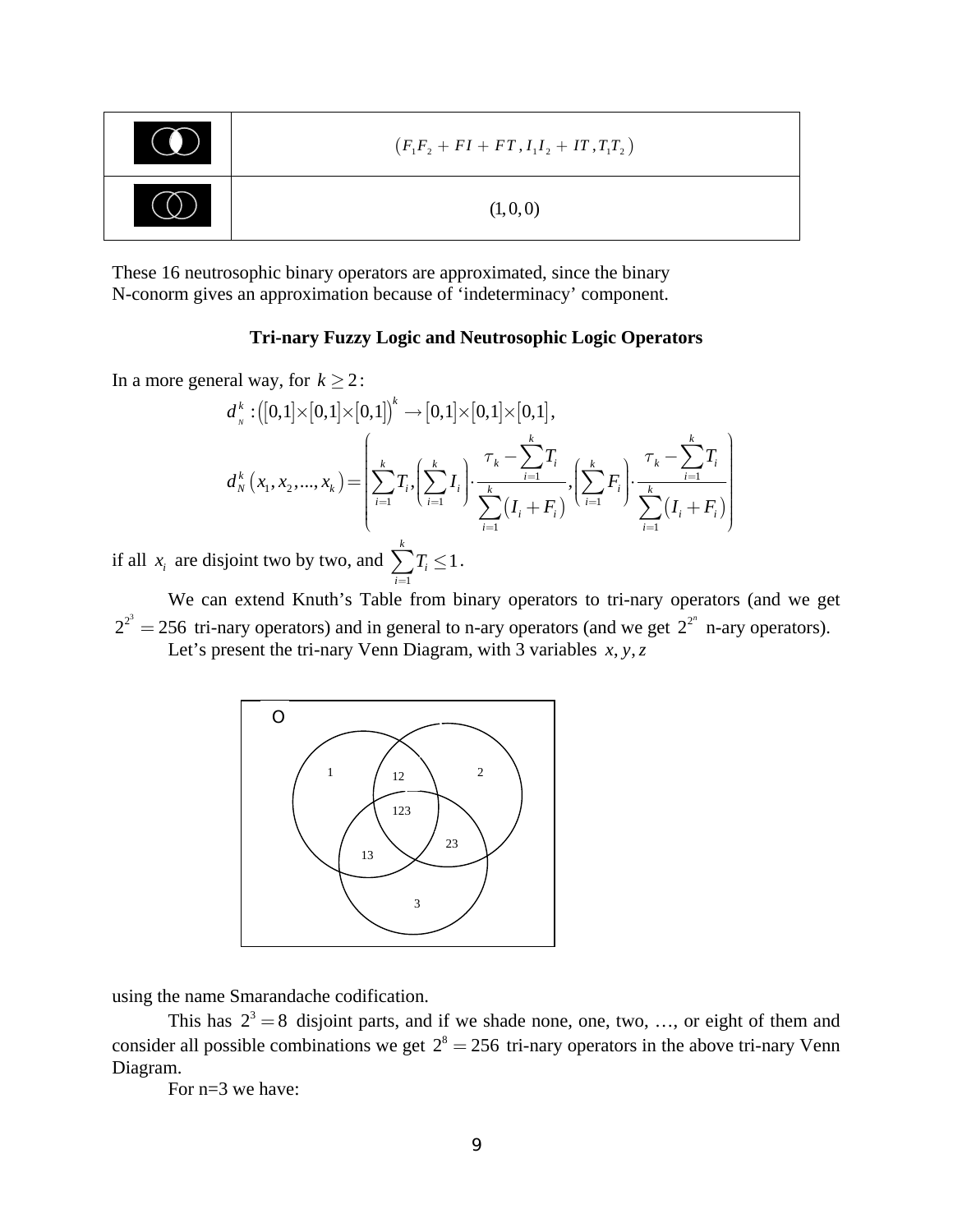$$
P123 = c_F(x, y, z)
$$
  
\n
$$
P12 = c_F(x, y, n_F(z))
$$
  
\n
$$
P13 = c_F(x, n_F(y), z)
$$
  
\n
$$
P23 = c_F(n_F(x), y, z)
$$
  
\n
$$
P1 = c_F(x, n_F(y), n_F(z))
$$
  
\n
$$
P2 = c_F(n_F(x), y, n_F(z))
$$
  
\n
$$
P3 = c_F(n_F(x), n_F(y), z)
$$
  
\n
$$
P0 = c_F(n_F(x), n_F(y), n_F(z))
$$

Let

$$
FL(x) = (t_1, f_1), \text{ with } t_1 + f_1 = 1, \ \ 0 \le t_1, f_1 \le 1,
$$
\n
$$
FL(y) = (t_2, f_2), \text{ with } t_2 + f_2 = 1, \ \ 0 \le t_2, f_2 \le 1,
$$
\n
$$
FL(z) = (t_3, f_3), \text{ with } t_3 + f_3 = 1, \ \ 0 \le t_3, f_3 \le 1.
$$

We consider the particular case defined by tri-nary conjunction fuzzy operator:

$$
c_F: ([0,1] \times [0,1])^3 \to [0,1] \times [0,1]
$$
  

$$
c_F(x, y, z) = (t_1 t_2 t_3, f_1 + f_2 + f_3 - f_1 f_2 - f_2 f_3 - f_3 f_1 + f_1 f_2 f_3)
$$

because

$$
((t_1, f_1) \wedge_F (t_2, f_2)) \wedge_F (t_3, f_3) = (t_1t_2, f_1 + f_2 - f_1f_2) \wedge_F (t_3, f_3) =
$$
  
=  $(t_1t_2t_3, f_1 + f_2 + f_3 - f_1f_2 - f_2f_3 - f_3f_1 + f_1f_2f_3)$ 

and the unary negation operator:

$$
n_F: ([0,1] \times [0,1]) \to [0,1] \times [0,1]
$$
  

$$
n_F(x) = (1-t_1, 1-t_1) = (f_1, t_1)
$$

We define the function:

$$
\begin{aligned} L_\text{i}: [0,1] \small{\times} [0,1] \small{\times} [0,1] \small{\rightarrow} [0,1] \\ L_\text{i}(\alpha,\beta,\gamma) = \alpha \! \cdot \! \beta \! \cdot \! \gamma \end{aligned}
$$

and the function

$$
L_2: [0,1] \times [0,1] \times [0,1] \to [0,1]
$$
  

$$
L_2(\alpha, \beta, \gamma) = \alpha + \beta + \gamma - \alpha\beta - \beta\gamma - \gamma\alpha + \alpha\beta\gamma
$$

then: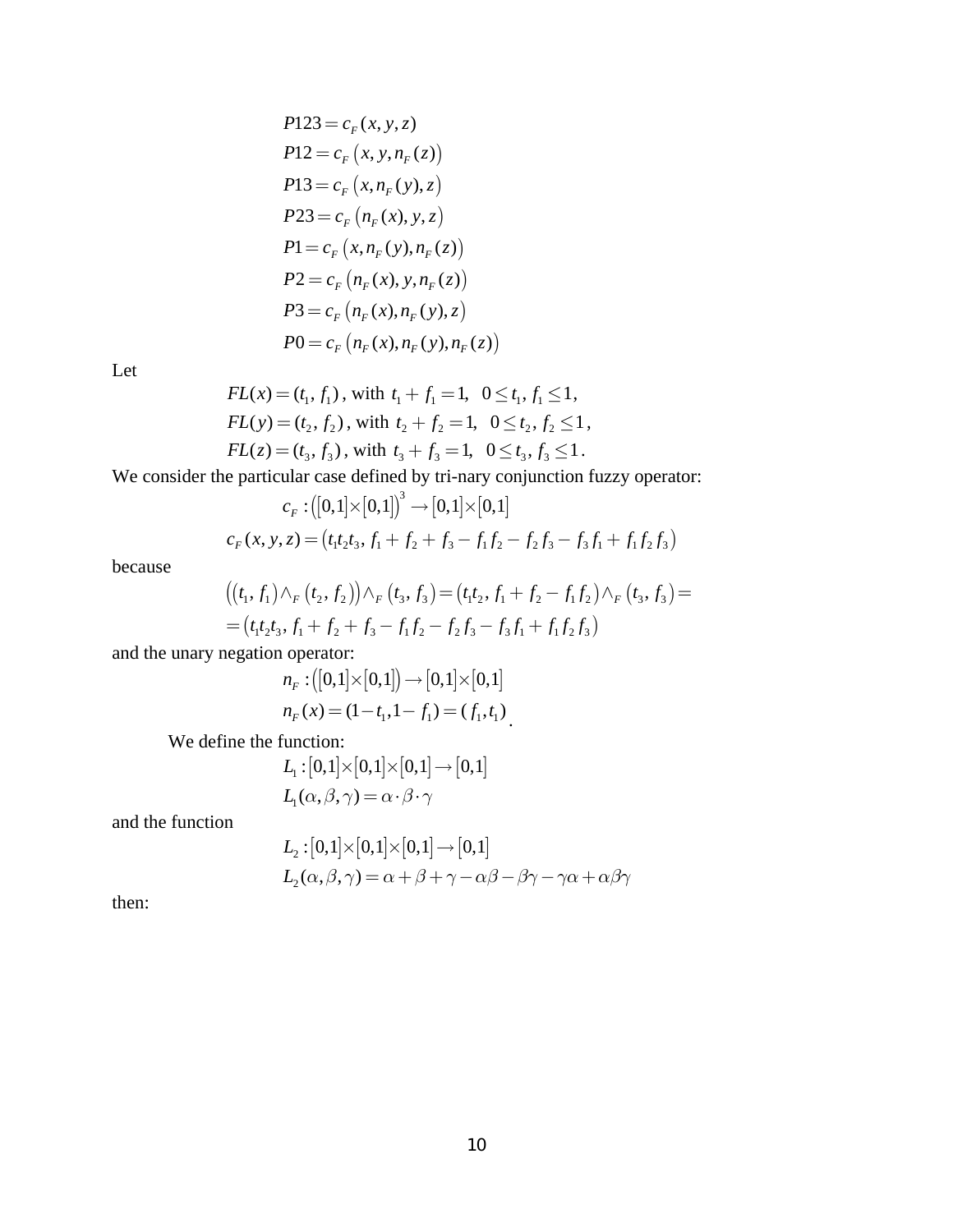$$
FL(P123) = (L_1(t_1, t_2, t_3), L_2(f_1, f_2, f_3))
$$
  
\n
$$
FL(P12) = (L_1(t_1, t_2, f_3), L_2(f_1, f_2, t_3))
$$
  
\n
$$
FL(P13) = (L_1(t_1, f_2, t_3), L_2(f_1, t_2, f_3))
$$
  
\n
$$
FL(P23) = (L_1(f_1, t_2, t_3), L_2(t_1, f_2, f_3))
$$
  
\n
$$
FL(P1) = (L_1(t_1, f_2, f_3), L_2(f_1, t_2, t_3))
$$
  
\n
$$
FL(P2) = (L_1(f_1, t_2, f_3), L_2(t_1, f_2, t_3))
$$
  
\n
$$
FL(P3) = (L_1(f_1, f_2, t_3), L_2(t_1, t_2, f_3))
$$
  
\n
$$
FL(P0) = (L_1(f_1, f_2, f_3), L_2(t_1, t_2, t_3))
$$

We thus get the fuzzy truth-values as follows:

$$
FL_{t}(P123) = t_{1}t_{2}t_{3}
$$
  
\n
$$
FL_{t}(P12) = t_{1}t_{2}(1-t_{3}) = t_{1}t_{2} - t_{1}t_{2}t_{3}
$$
  
\n
$$
FL_{t}(P13) = t_{1}(1-t_{2})t_{3} = t_{1}t_{3} - t_{1}t_{2}t_{3}
$$
  
\n
$$
FL_{t}(P23) = (1-t_{1})t_{2}t_{3} = t_{2}t_{3} - t_{1}t_{2}t_{3}
$$
  
\n
$$
FL_{t}(P1) = t_{1}(1-t_{2})(1-t_{3}) = t_{1} - t_{1}t_{2} - t_{1}t_{3} + t_{1}t_{2}t_{3}
$$
  
\n
$$
FL_{t}(P2) = (1-t_{1})t_{2}(1-t_{3}) = t_{2} - t_{1}t_{2} - t_{2}t_{3} + t_{1}t_{2}t_{3}
$$
  
\n
$$
FL_{t}(P3) = (1-t_{1})(1-t_{2})t_{3} = t_{3} - t_{1}t_{3} - t_{2}t_{3} + t_{1}t_{2}t_{3}
$$
  
\n
$$
FL_{t}(P0) = (1-t_{1})(1-t_{2})(1-t_{3}) = 1-t_{1} - t_{2} - t_{3} + t_{1}t_{2} + t_{1}t_{3} + t_{2}t_{3} - t_{1}t_{2}t_{3}
$$

We, then, consider the same disjunction or union operator  $d_F(x, y) = t_1 + t_2$ ,  $f_1 + f_2 - 1$ , if *x* and *y* are disjoint, and  $t_1 + t_2 \leq 1$  allowing us to add the fuzzy truth values of each part of a shaded area.

## **Neutrophic Composition Law**

Let's consider  $k \ge 2$  neutrophic variables,  $x_i(T_i, I_i, F_i)$ , for all  $i \in \{1, 2, ..., k\}$ . Let denote  $T = (T_1, ..., T_k)$ 

$$
I = (I_1, \dots, I_k)
$$
  

$$
F = (F_1, \dots, F_k)
$$

We now define a neutrosophic composition law  $o<sub>N</sub>$  in the following way:

$$
o_N : \{T, I, F\} \to [0, 1]
$$
  
If  $z \in \{T, I, F\}$  then  $z_{o_N} z = \prod_{i=1}^k z_i$ .  
If  $z, w \in \{T, I, F\}$  then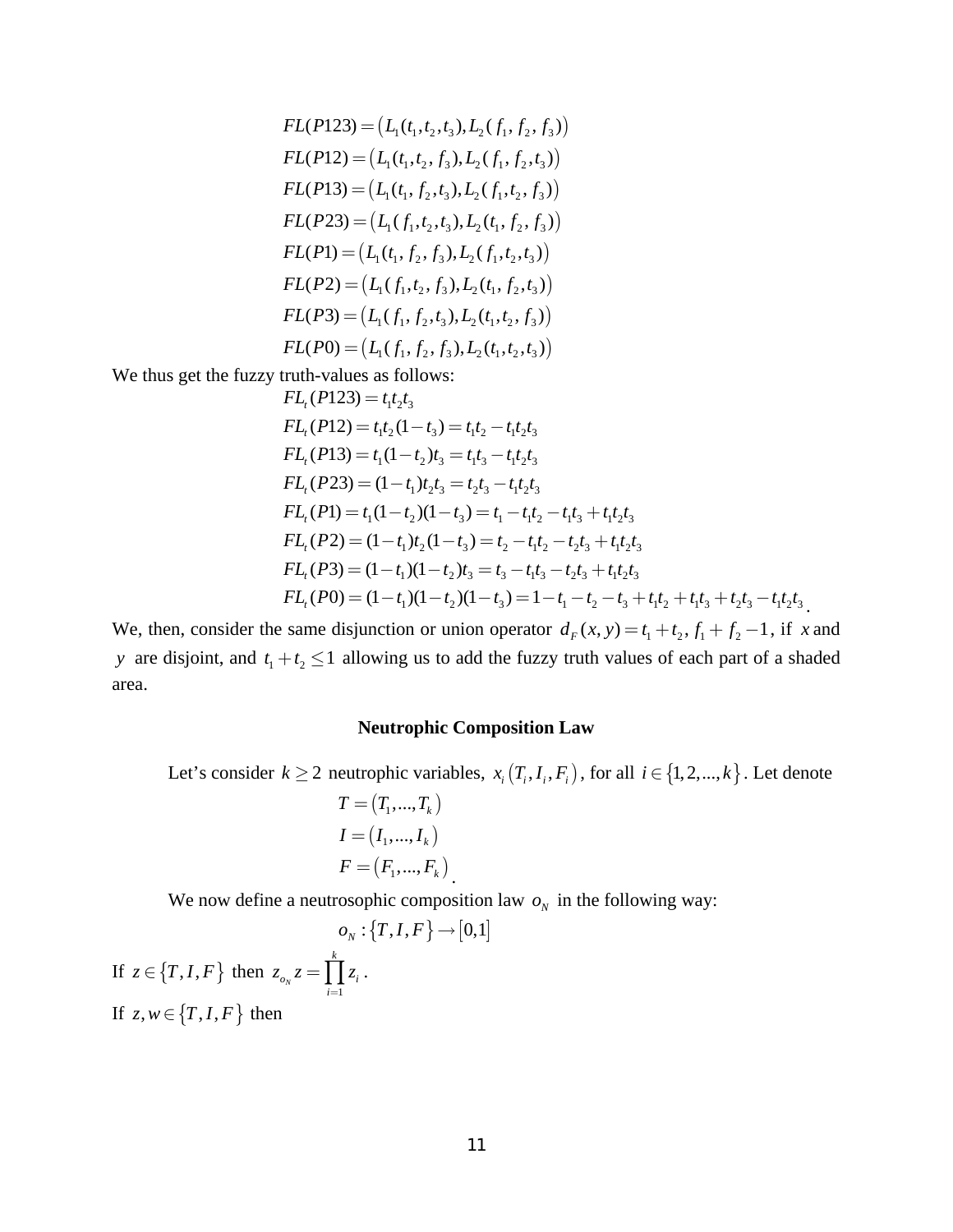$$
\begin{array}{lcl} z_{o_{N}} \,w=w_{o_{N}} z & = & \displaystyle \sum_{\stackrel{r=1}{\{i_1,\dots,i_r,j_{r+1},\dots,j_k\} \equiv \{1,2,\dots,k\}}}^{\textstyle k-1} z_{i_1}...z_{i_r}w_{j_{r+1}}...w_{j_k}} \\ & & (i_1,\dots,i_r) \in C^r(1,2,\dots,k) \\ & & (j_{r+1},\dots,j_k) \in C^{k-r}(1,2,\dots,k)} \end{array}
$$

where  $C^{r}(1,2,...,k)$  means the set of combinations of the elements  $\{1,2,...,k\}$  taken by *r*. [Similarly for  $C^{k-r}(1,2,...,k)$ ].

In other words,  $z_{o_N}$  *w* is the sum of all possible products of the components of vectors *z* and *w*, such that each product has at least a  $z_i$  factor and at least  $w_i$  factor, and each product has exactly *k* factors where each factor is a different vector component of *z* or of *w* . Similarly if we multiply three vectors:

$$
T_{o_N} I_{o_N} F = \sum_{\substack{u,v,k-u-v=1 \ (i_1,\ldots,i_u,j_{u+1},\ldots,j_{u+v},l_{u+v+1},\ldots,l_k \,] \equiv \{1,2,\ldots,k\} \ (i_1,\ldots,i_u) \in C^u(1,2,\ldots,k), (j_{u+1},\ldots,j_{u+v}) \in \\ \in C^v(1,2,\ldots,k), (l_{u+v+1},\ldots,l_k) \in C^{k-u-v}(1,2,\ldots,k)}} T_{i_1\ldots i_u} I_{j_{u+1}\ldots j_{u+v}} F_{l_{u+v+1}} \ldots F_{l_k}
$$

Let's see an example for  $k = 3$ .

$$
x_1 (T_1, I_1, F_1)
$$
  
\n
$$
x_2 (T_2, I_2, F_2)
$$
  
\n
$$
x_3 (T_3, I_3, F_3)
$$
  
\n
$$
T_{o_N} T = T_1 T_2 T_3, I_{o_N} I = I_1 I_2 I_3, F_{o_N} F = F_1 F_2 F_3
$$
  
\n
$$
T_{o_N} I = T_1 I_2 I_3 + I_1 T_2 I_3 + I_1 I_2 T_3 + T_1 T_2 I_3 + T_1 I_2 T_3 + I_1 T_2 T_3
$$
  
\n
$$
T_{o_N} F = T_1 F_2 F_3 + F_1 T_2 F_3 + F_1 F_2 T_3 + T_1 T_2 F_3 + T_1 F_2 T_3 + F_1 T_2 T_3
$$
  
\n
$$
I_{o_N} F = I_1 F_2 F_3 + F_1 I_2 F_3 + F_1 F_2 I_3 + I_1 I_2 F_3 + I_1 F_2 I_3 + F_1 I_2 I_3
$$
  
\n
$$
T_{o_N} I_{o_N} F = T_1 I_2 F_3 + T_1 F_2 I_3 + I_1 T_2 F_3 + I_1 F_2 T_3 + F_1 I_2 T_3 + F_1 T_2 I_3
$$

 For the case when indeterminacy *I* is not decomposed in subcomponents {as for example  $I = P \cup U$  where P =paradox (true and false simultaneously) and U =uncertainty (true or false, not sure which one)}, the previous formulas can be easily written using only three components as:

$$
T_{o_{N}}I_{o_{N}}F = \sum_{i,j,r \in \mathcal{P}(1,2,3)} T_{i}I_{j}F_{r}
$$

where  $P(1,2,3)$  means the set of permutations of  $(1,2,3)$  i.e.

$$
\{(1,2,3), (1,3,2), (2,1,3), (2,3,1,),(3,1,2), (3,2,1)\}
$$
  

$$
z_{o_{N}} w = \sum_{\substack{i=1 \ (i,j,r) \equiv (1,2,3) \ (j,r) \in P^{2}(1,2,3)}}^3 z_i w_j w_{j_r} + w_i z_j z_r
$$

This neurotrophic law is associative and commutative.

## **Neutrophic Logic Operators**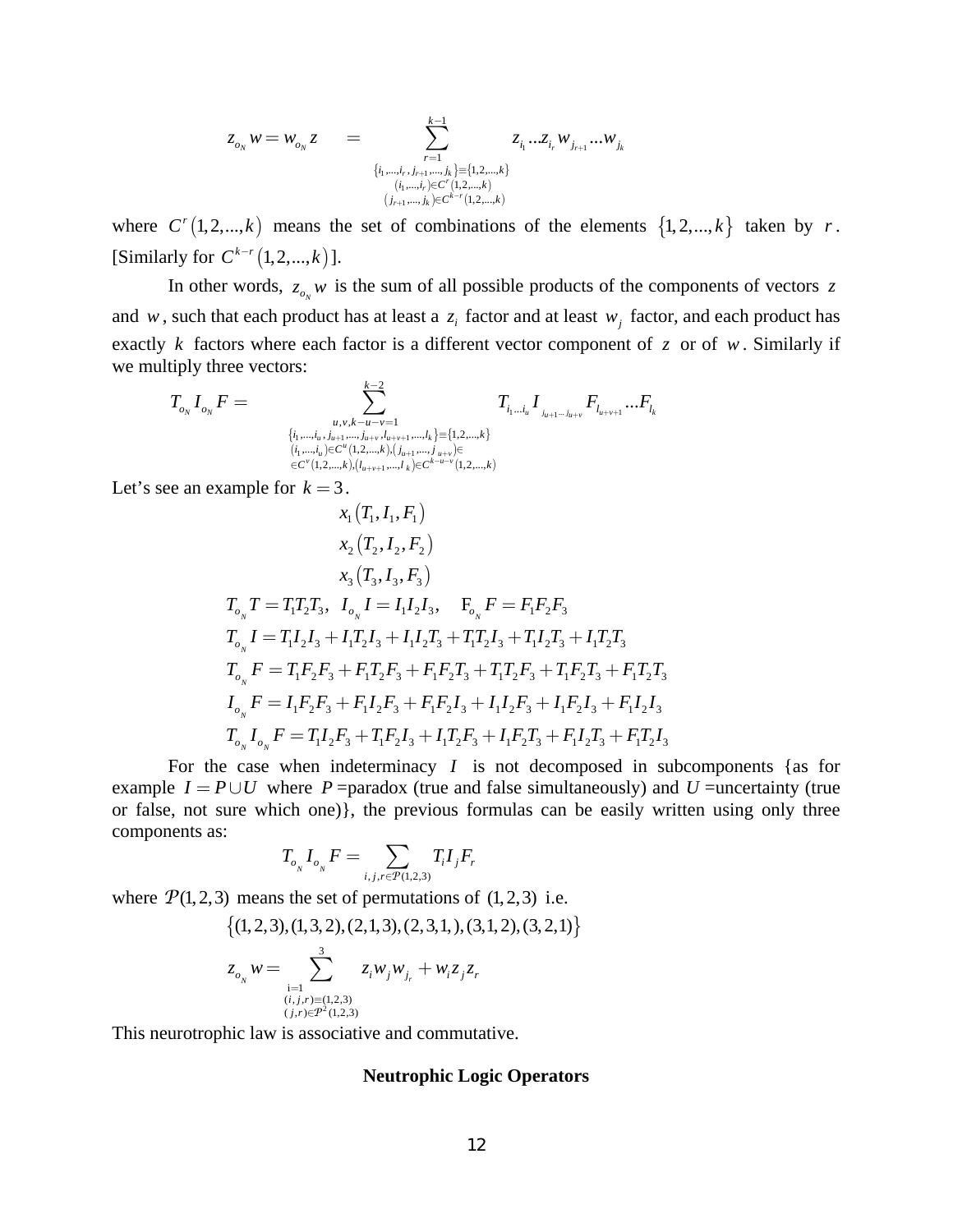Let's consider the neutrophic logic cricy values of variables  $x, y, z$  (so, for  $n=3$ )  $NL(x) = (T_1, I_1, F_1)$  with  $0 \le T_1, I_1, F_1 \le 1$ 

$$
NL(y) = (T_2, I_2, F_2) \text{ with } 0 \le T_2, I_2, F_2 \le 1
$$
  

$$
NL(z) = (T_3, I_3, F_3) \text{ with } 0 \le T_3, I_3, F_3 \le 1
$$

In neutrosophic logic it is not necessary to have the sum of components equals to 1, as in intuitionist fuzzy logic, i.e.  $T_k + I_k + F_k$  is not necessary 1, for  $1 \leq k \leq 3$ 

As a particular case, we define the tri-nary conjunction neutrosophic operator:

$$
\begin{aligned} &c_{_N}: \big([0,1]\times[0,1]\times[0,1]\big)^3\to[0,1]\times[0,1]\times[0,1] \\ &c_{_N}(x,y)= \Big(T_{_{\sigma_{_N}}}T, I_{_{\sigma_{_N}}}I+I_{_{\sigma_{_N}}}T, F_{_{\sigma_{_N}}}F+F_{_{\sigma_{_N}}}I+F_{_{\sigma_{_N}}}T\Big) \end{aligned}
$$

If *x* or *y* are normalized, then  $c<sub>N</sub>(x, y)$  is also normalized.

If *x* or *y* are non-normalized then  $|c_N(x, y)| = |x| \cdot |y|$  where  $\cdot$  means norm.

 $c_N$  is an N-norm (neutrosophic norm, i.e. generalization of the fuzzy t-norm).

Again, as a particular case, we define the unary negation neutrosophic operator:

$$
n_N: [0,1] \times [0,1] \times [0,1] \rightarrow [0,1] \times [0,1] \times [0,1]
$$

$$
n_N(x) = n_N(T_1, I_1, F_1) = (F_1, I_1, T_1).
$$

We take the same Venn Diagram for  $n = 3$ .

So,

$$
NL(x) = (T_1, I_1, F_1)
$$
  
\n
$$
NL(y) = (T_2, I_2, F_2)
$$
  
\n
$$
NL(z) = (T_3, I_3, F_3).
$$

Vectors

$$
T = \begin{pmatrix} T_1 \\ T_2 \\ T_3 \end{pmatrix}, \quad I = \begin{pmatrix} I_1 \\ I_2 \\ I_3 \end{pmatrix} \text{ and } F = \begin{pmatrix} F_1 \\ F_2 \\ F_3 \end{pmatrix}.
$$
  
We note  $T_{\overline{x}} = \begin{pmatrix} F_1 \\ T_2 \\ T_3 \end{pmatrix}, \quad T_{\overline{y}} = \begin{pmatrix} T_1 \\ F_2 \\ T_3 \end{pmatrix}, \quad T_{\overline{z}} = \begin{pmatrix} T_1 \\ T_2 \\ F_3 \end{pmatrix}, \quad T_{\overline{xy}} = \begin{pmatrix} F_1 \\ F_2 \\ T_3 \end{pmatrix}, \text{ etc.}$ 

and similarly

$$
\mathbf{F}_{\overline{x}} = \begin{pmatrix} T_1 \\ F_2 \\ F_3 \end{pmatrix}, \quad \mathbf{F}_{\overline{y}} = \begin{pmatrix} F_1 \\ T_2 \\ F_3 \end{pmatrix}, \quad \mathbf{F}_{\overline{x}\overline{z}} = \begin{pmatrix} T_1 \\ F_2 \\ T_3 \end{pmatrix}, \text{ etc.}
$$

For shorter and easier notations let's denote  $z_{o_N} w = zw$  and respectively  $z_{o_N} w_{o_N} v = zwv$ for the vector neutrosophic law defined previously. Then

$$
NL(P123) = c_N(x, y) = (TT, II + IT, FF + FI + FT + FIT) =
$$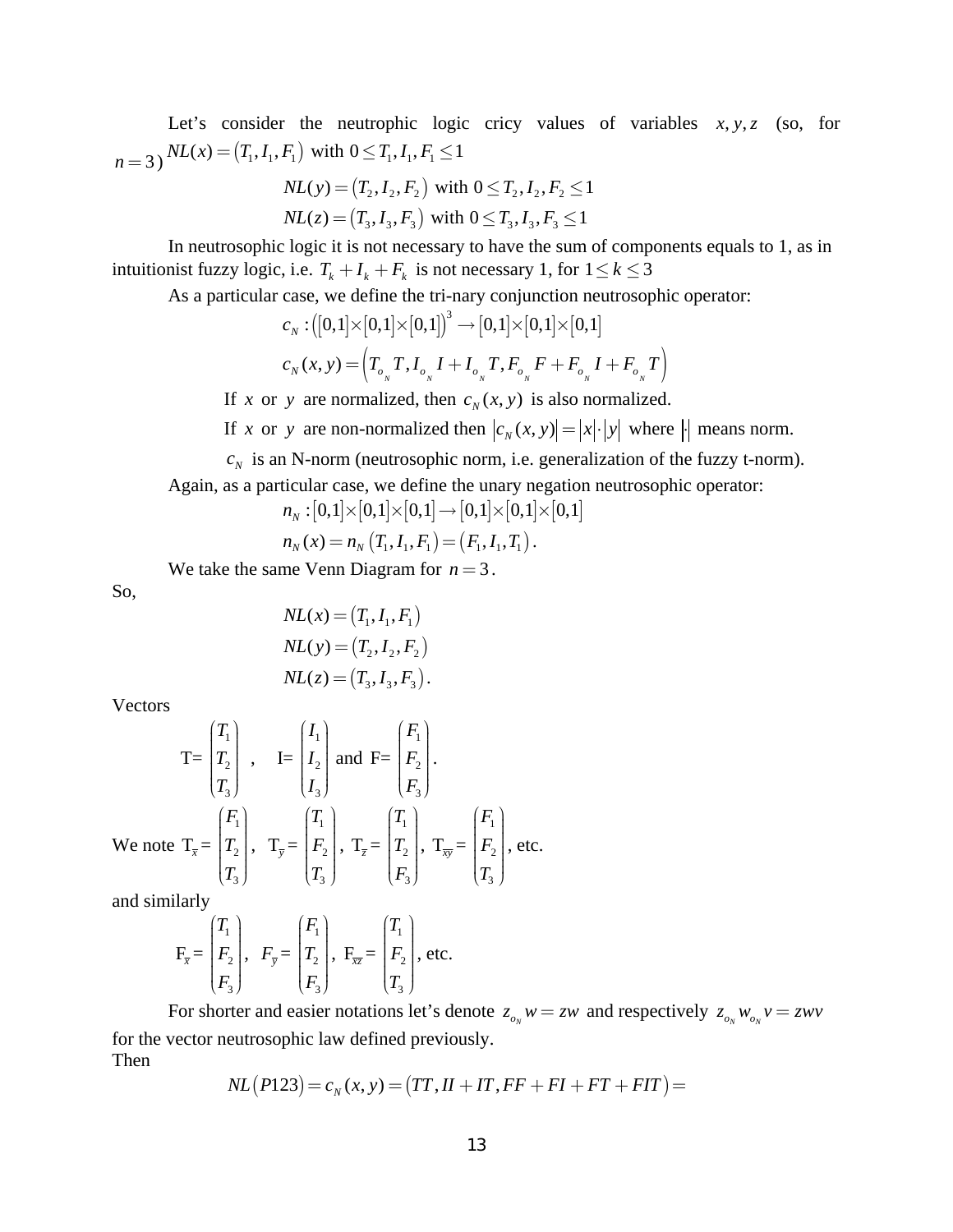$$
= (T_1 T_2 T_3, I_1 I_2 I_3 + I_1 I_2 T_3 + I_1 T_2 I_3 + I_1 I_2 I_3 + I_1 T_2 T_3 + I_1 I_2 T_3 + I_1 I_2 T_3 + I_1 I_2 I_3,
$$
  
\n
$$
F_1 F_2 F_3 + F_1 F_2 I_3 + F_1 I_2 F_3 + I_1 F_2 F_3 + F_1 I_2 I_3 + I_1 F_2 I_3 + I_1 I_2 F_3 +
$$
  
\n
$$
+ F_1 F_2 T_3 + F_1 T_2 F_3 + I_1 F_2 F_3 + F_1 T_2 T_3 + I_1 F_2 T_3 + I_1 T_2 F_3 +
$$
  
\n
$$
+ T_1 I_2 F_3 + I_1 F_2 I_3 + I_1 F_2 T_3 + I_1 T_2 F_3 + F_1 I_2 T_3 + F_1 T_2 I_3)
$$
  
\n
$$
NL(P12) = c_N (x, y, n_N(z)) = (T_z T_z, II + IT_z, F_z F_z + F_z I + F_z T_z + F_z IT_z)
$$
  
\n
$$
NL(P13) = c_N (x, n_N(y), z) = (T_y T_y, II + IT_y, F_y F_y + F_y I + F_y T_y + F_y II_y)
$$
  
\n
$$
NL(P23) = c_N (n_N(x), y, z) = (T_x T_x, II + IT_x, F_x F_x + F_x I + F_x T_x + F_x II_y)
$$
  
\n
$$
NL(P1) = c_N (x, n_N(y), n_N(z)) = (T_{yz} T_{yz}, II + IT_{zx}, F_{yz} F_{yz} + F_{yz} I + F_{yz} T_{yz} + F_{yz} II_{yz})
$$
  
\n
$$
NL(P2) = c_N (n_N(x), y, n_N(z)) = (T_{xz} T_{xz}, II + IT_{xz}, F_{xz} F_{xz} + F_x I + F_x T_x + F_x I_{xz})
$$
  
\n
$$
NL(P0) = c_N (n_N(x), n_N(y), n_N(z)) = (T_{xyz} T_{xyz}, II + IT_{xyz}, F_{xz} F_{xz} + F_{xz} I + F_{xz} T_{xz})
$$
  
\n
$$
NL(P0) = c_N (n_N(x), n_N(y), n_N(z)) = (T_{xyz} T_{xyz}, II + IT
$$

#### **n-ary Fuzzy Logic and Neutrosophic Logic Operators**

We can generalize for any integer  $n \geq 2$ .

The Venn Diagram has  $2^{2^n}$  disjoint parts. Each part has the form  $P_{i_1...i_k} j_{k+1}...j_n$ , where 0 ≤  $k$  ≤ *n*, and of course 0 ≤ *n* −  $k$  ≤ *n*; { $i_1$ ,...,  $i_k$ } is a combination of  $k$  elements of the set  $\{1, 2, ..., n\}$ , while  $\{j_{k+1}, ..., j_n\}$  the  $n-k$  elements left, i.e.  $\{j_{k+1}, ..., j_k\} = \{1, 2, ..., n\} \setminus \{i_1, ..., i_k\}$ .  $\{i_1, ..., i_k\}$  are replaced by the corresponding numbers from  $\{1, 2, ..., n\}$ , while  $\{j_{k+1}, ..., j_n\}$  are replaced by blanks.

For example, when  $n = 3$ ,

$$
Pi_1 i_2 j_3 = P13 \text{ if } \{i_1, i_2\} = \{1, 3\},
$$
  

$$
Pi_1 j_2 j_3 = P1 \text{ if } \{i_1\} = \{1\}.
$$

Hence, for fuzzy logic we have:

$$
Pi_{1}...i_{k}j_{k+1}...j_{n}=c_{F}\left(x_{i_{1}},...,x_{i_{k}},n_{F}\left(x_{j_{k+1}}\right),...,n_{F}\left(x_{j_{n}}\right)\right)
$$

whence

$$
FL\left(Pi_{1}...i_{k}j_{k+1}...j_{n}\right) = \left(\left(\prod_{r=1}^{k} t_{i_{r}}\right)\left(\prod_{s=k+1}^{n}\left(1-t_{j_{s}}\right)\right), \varphi\left(f_{1}f_{2},...,f_{n}\right)\right)
$$

where  $\varphi$  :  $[0,1]$ <sup>n</sup>  $\rightarrow$   $[0,1]$ ,

$$
\varphi(\alpha_1, \alpha_2, ..., \alpha_n) = S_1 - S_2 + S_3 + ... + (-1)^{n+1} S_n = \sum_{l=1}^n (-1)^{l+1} S_l
$$

where